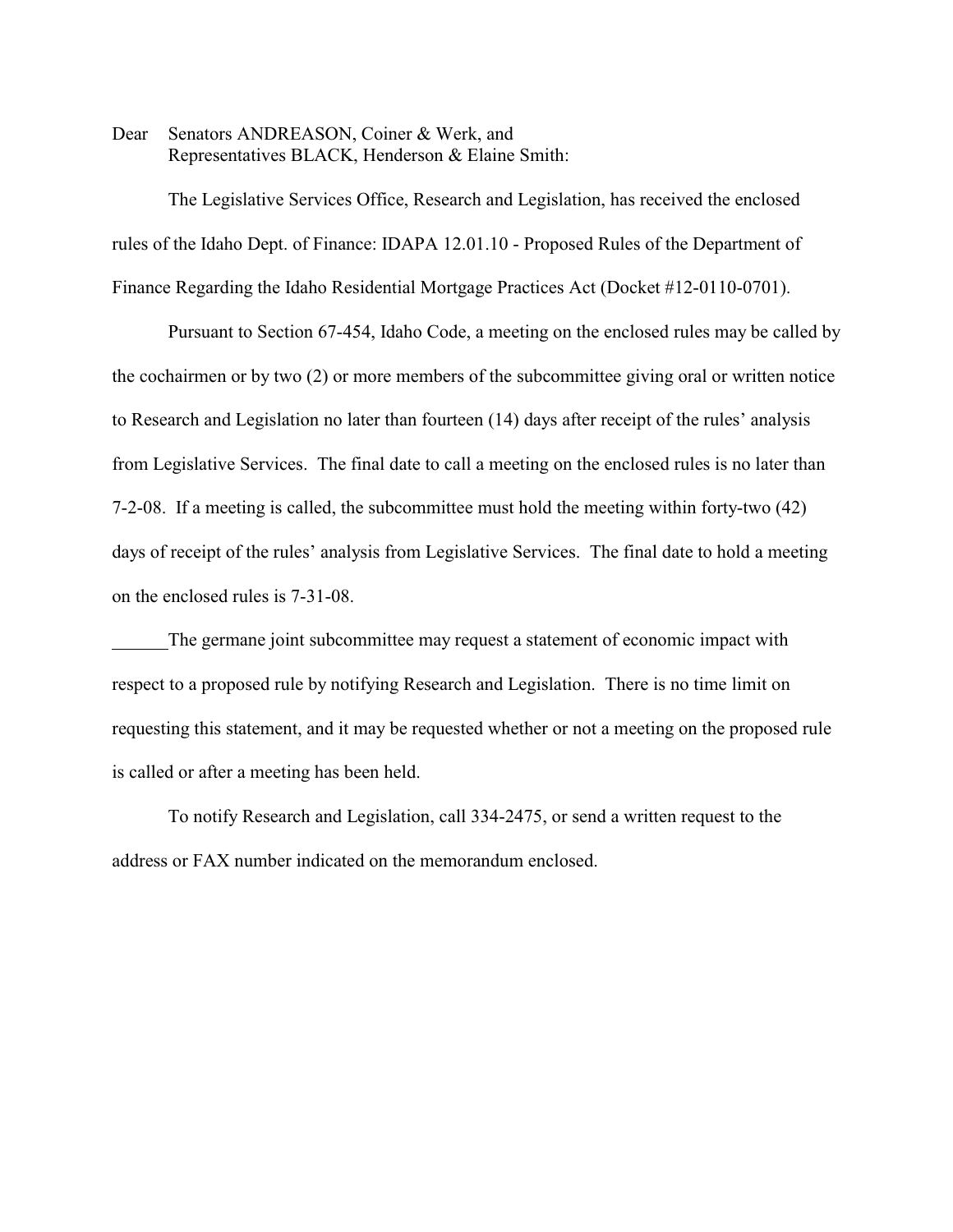# MEMORANDUM

- TO: Germane Subcommittees for Administrative Rules Review of the Senate Commerce and Human Resources Committee and the House of Representatives Business Committee
- FROM: Research and Legislation Staff, Nugent
- DATE: June 12, 2008

SUBJECT: IDAPA 12.01.10 - Proposed Rules of the Department of Finance Regarding the Idaho Residential Mortgage Practices Act (Docket #12-0110-0701)

The Department of Finance is proposing rules to promulgate implementing the Idaho Residential Mortgage Practices Act which is contained in Chapter 31, Title 26, Idaho Code. Subsection (2)(b) of Section 26-3105, Idaho Code, authorizes the Director of the Department of Finance to establish by rules new requirements as are necessary for the State of Idaho to participate in a uniform multistate licensing system upon the Director's finding that such new requirements are consistent with both the public interest and the purposes of the Idaho Residential Mortgage Practices Act. The proposed rules would allow the state of Idaho to participate in the Nationwide Mortgage Licensing System which became operative on January 1, 2008. The proposed rules were adopted as temporary rules effective January 1, 2008, and the temporary rules were approved by the 2008 Legislature. The Department of Finance is seeking to make the temporary rules permanent which is the purpose of the proposed rulemaking. It appears that the proposed rules have been promulgated within the scope of statutory authority granted to the Department of Finance.

cc: Idaho Dept. of Finance, Mike Larsen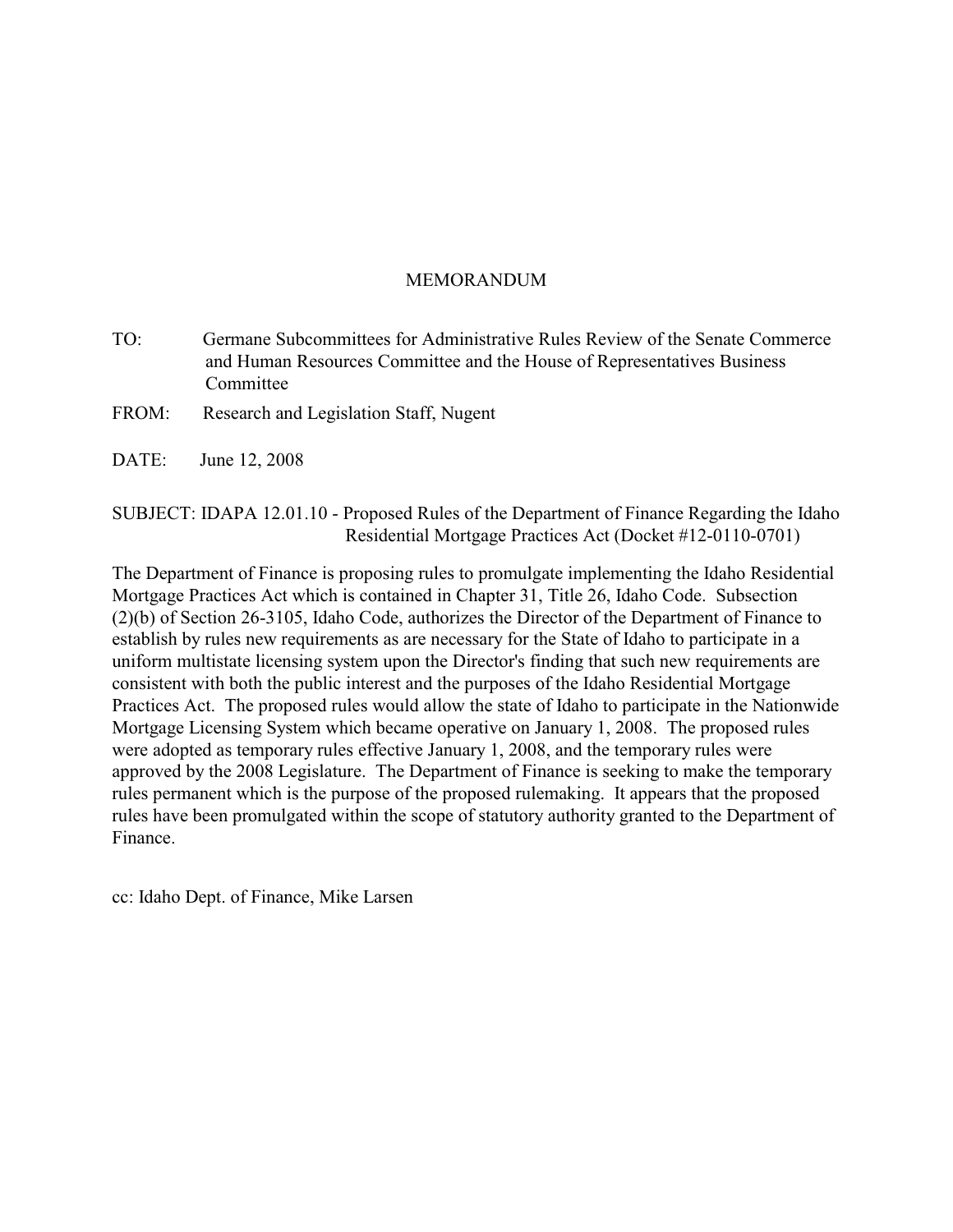# **IDAPA 12 - IDAHO DEPARTMENT OF FINANCE**

### **12.01.10 - RULES PURSUANT TO THE IDAHO RESIDENTIAL MORTGAGE PRACTICES ACT**

### **DOCKET NO. 12-0110-0701**

## **NOTICE OF RULEMAKING - PROPOSED RULE**

**AUTHORITY:** In compliance with Section 67-5221(1), Idaho Code, notice is hereby given that this agency has initiated proposed rulemaking procedures. The action is authorized pursuant to Idaho Code section 26-3105(1)(e) and  $26 - 3105(2)(b)$ .

**PUBLIC HEARING SCHEDULE:** Public hearing(s) concerning this rulemaking will be scheduled if requested in writing by twenty-five (25) persons, a political subdivision, or an agency, not later than July 16, 2008.

The hearing site(s) will be accessible to persons with disabilities. Requests for accommodation must be made not later than five  $(5)$  days prior to the hearing, to the agency address below.

**DESCRIPTIVE SUMMARY:** The following is a nontechnical explanation of the substance and purpose of the proposed rulemaking:

In Section 26-3105(2), Idaho Code, the Idaho Legislature determined that a uniform multistate administration of an automated licensing system for mortgage brokers, mortgage lenders, and mortgage loan originators is consistent with both the public interest and the purposes of the Idaho Residential Mortgage Practices Act, chapter 31, title 26, Idaho Code (the Act). In Section 26-3105(2)(b) of the Act, the Legislature authorized the Director of the Idaho Department of Finance to establish by rule such new requirements as are necessary for the state of Idaho to participate in a uniform multistate licensing system upon the Director's finding that such new requirements are consistent with both the public interest and the purposes of the Act. The Director found that the requirements set forth in the proposed rules are consistent with the public interest and the purposes of the Act, and that they establish requirements necessary for the state of Idaho to participate in the Nationwide Mortgage Licensing System (NMLS), which became operative on January 1, 2008. The proposed rules also include amendments to existing rules regarding continuing professional education for licensees under the Act, which amendments establish uniformity with continuing professional education standards of other states; extend the time to apply to the Department for continuing education credit after course completion; and add a category of approved courses. The Director found that the proposed rules concerning continuing professional education standards for licensees under the Act were necessary to execute, enforce, and effectuate the purposes of the Act. The proposed rules were adopted as temporary rules, effective January 1, 2008. Such temporary rules were approved by the 2008 Idaho Legislature. The Department now seeks to make such temporary rules permanent rules, which is the purpose of this proposed rulemaking.

**FEE SUMMARY:** The following is a specific description of the fee or charge imposed or increased: N/A

**FISCAL IMPACT:** The following is a specific description, if applicable, of any negative fiscal impact on the state general fund greater than ten thousand dollars (\$10,000) during the fiscal year:

There is no anticipated fiscal impact to the State General Fund related to this rulemaking.

**NEGOTIATED RULEMAKING:** Negotiated rulemaking was not conducted for the following reasons. A Notice of Rulemaking - Adoption of Temporary Rule and a copy of the text of the temporary rule were published in the December 5, 2007 edition of the Idaho Administrative Bulletin, Volume 07-12. The temporary rule became effective on January 1, 2008. The temporary rule, which confers a benefit, was reviewed and approved by the 2008 Idaho Legislature. The purpose of this rulemaking is to make permanent such temporary rule, including certain minor changes.

**ASSISTANCE ON TECHNICAL QUESTIONS, SUBMISSION OF WRITTEN COMMENTS:** For assistance on technical questions concerning the proposed rule, contact Mike Larsen, Consumer Finance Bureau Chief, Idaho Department of Finance at (208) 332-8000.

Anyone may submit written comments regarding the proposed rulemaking. All written comments must be directed to the undersigned and must be delivered on or before July 23, 2008.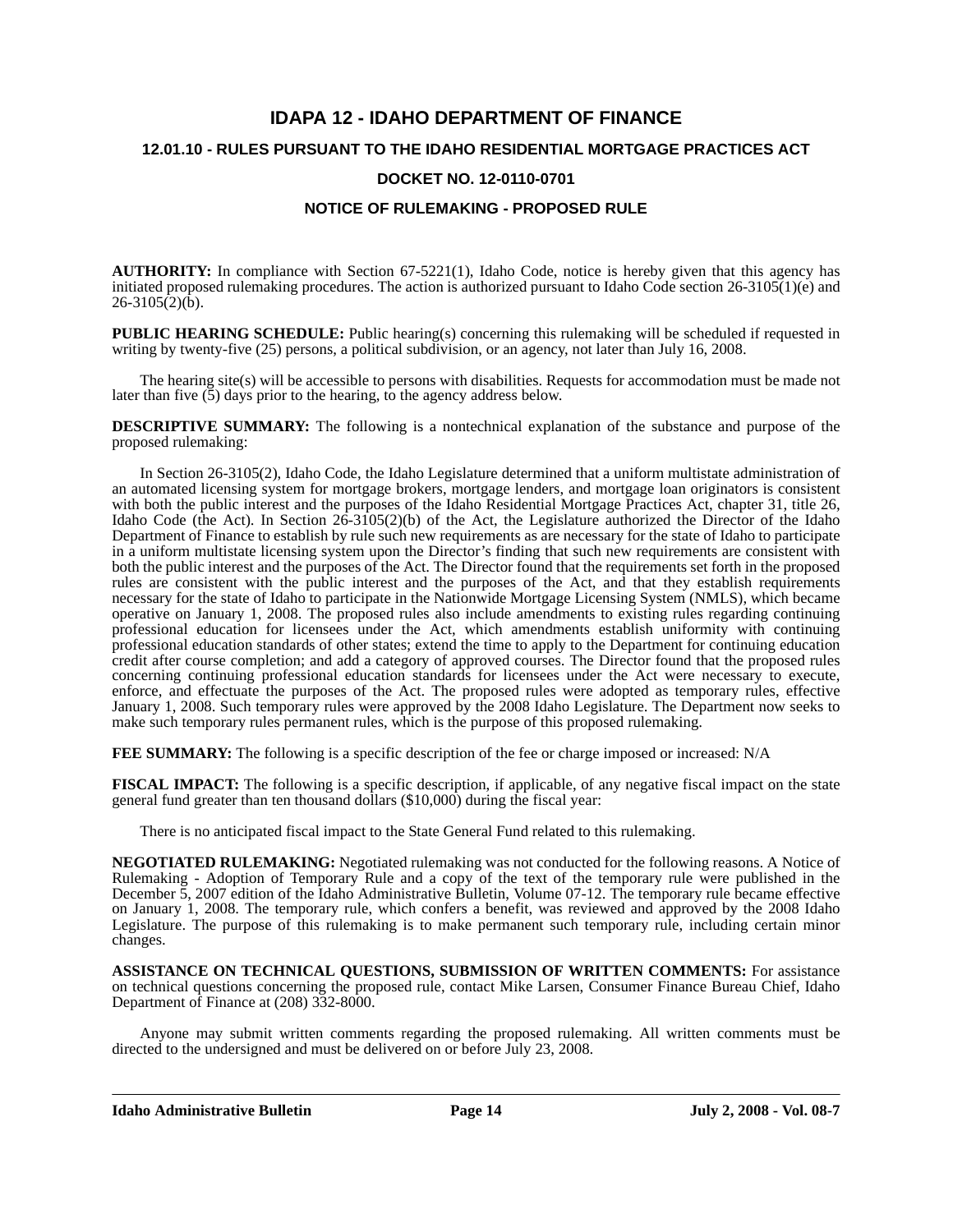DATED this 29th day of May, 2008.

Michael Larsen Consumer Finance Bureau Chief Idaho Department of Finance 800 Park Boulevard, Suite 200 P.O. Box 83720 Boise, Idaho 83720-0031 Telephone: (208) 332-8000 Fax: (208) 332-8096 mlarsen@finance.idaho.gov

## **THE FOLLOWING IS THE TEXT OF DOCKET NO. 12-0110-0701**

#### **006. DEFINITIONS (RULE 6).**

Except where otherwise stated, terms used in these rules which are defined in the Idaho Residential Mortgage Practices Act shall have the same meaning as set forth in that Act. As used in these rules: (3-30-06) Practices Act shall have the same meaning as set forth in that Act. As used in these rules:

**01. Accredited Instruction**. Means a course, video, motion picture, sound recording, or dissemination through electronic means of instructional material, which has been approved by the director for continuing professional education credit. (3-30-06)

**02. Act**. Means the Idaho Residential Mortgage Practices Act, Title 26, Chapter 31, Idaho Code. (3-30-06)

**03. Certificate of Completion**. Means written documentation issued by an education provider to a participant, in a manner approved by the director, evidencing the completion of a specific amount of credit hours of accredited instruction. (3-30-06)

**04. Closing**. Means the process of executing legally binding documents regarding a lien on property that is subject to a residential mortgage loan and includes the day agreed upon by a borrower and a licensee to complete such process. (3-30-06) complete such process.

**05. Credit Hour**. Means *sixty* fifty (*6*50) minutes of accredited instruction attained through actual course attendance *of a course* or an allotted increment of time of accredited instruction through independent study, as predetermined by the director. (3.30 06)( predetermined by the director.  $\left(3.30-06\right)$  ( $\left(3.30-06\right)$ )

**06. Director**. Means the director of the Idaho Department of Finance. (3-30-06)

**07. Education Provider**. Means a provider of accredited instruction. (3-30-06)

**08. Participant**. Means a person who attends accredited instruction for the purpose of accruing credit hours.  $(3-30-06)$ 

**09. Real Estate Settlement Procedures Act**. Means the act set forth in 12 USCA 2601, et seq., as amended to and including January 1, 200*7*9. *(3-30-07)*( )

**Regulation X**. Means Regulation X as promulgated by the Department of Housing and Urban Development and codified in 24 CFR 3500 et seq., as amended to and including January 1, 200*7*9. *(3-30-07)*( )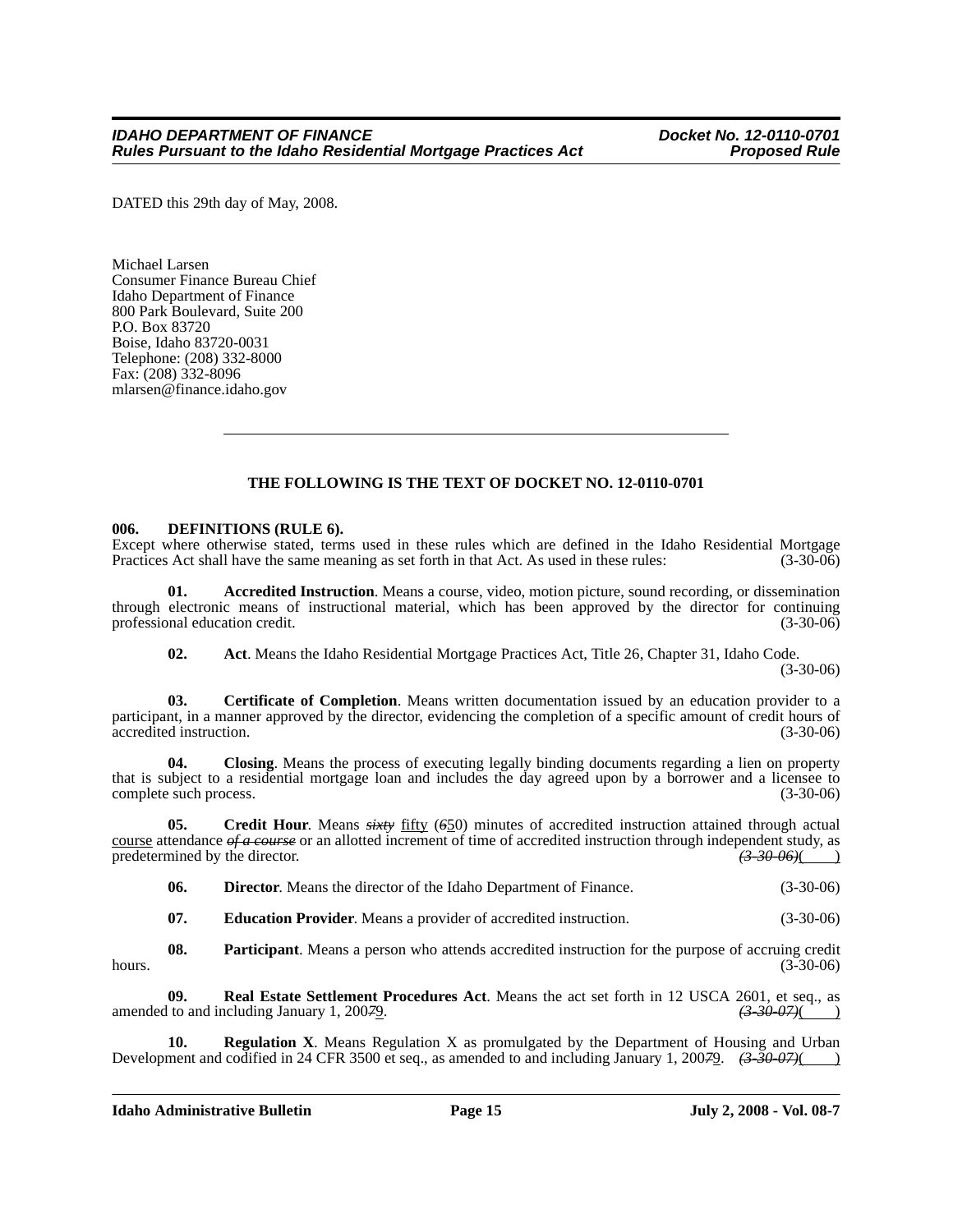**11. Regulation Z**. Means Regulation Z as promulgated by the Board of Governors of the Federal Reserve System and codified in 12 CFR 226 et seq., as amended to and including January 1, 200*7*9. *(3-30-07)*( )

**12.** Reporting Period. Means a two (2) year period of time commencing on November 1st and ending on October 31st unless otherwise specified by order of the director. (3-30-06)

**13. Truth in Lending Act**. Means the act set forth in 15 USCA 1601, et seq., as amended to and including January 1, 200*7*9. *(3-30-07)*( )

#### **007. -- 009. (RESERVED).**

#### **010. REQUIREMENTS FOR CONTINUING PROFESSIONAL EDUCATION (RULE 10).**

**01.** Licensee. For purposes of the "Requirements for Continuing Professional Education" provisions of the term "licensee" means a person: (3-30-06) this rule, the term "licensee" means a person:

**a.** Who is a loan originator licensed under the Act; or (3-30-06)

**b.** Who is designated pursuant to Section 26-3108, Idaho Code, as being in charge of a licensed location of a mortgage broker or mortgage lender licensed under the Act. (3-30-06)

| 02. | <b>Minimum Requirements.</b> | $(3-30-06)$ |
|-----|------------------------------|-------------|
|-----|------------------------------|-------------|

**a.** A loan originator licensed under the Act shall attain sixteen (16) credit hours within each reporting (3-30-06) period.  $(3-30-06)$ 

**b.** Persons designated in the director's files, as being in charge of a licensed location of a mortgage broker or mortgage lender licensed under the Act shall attain sixteen (16) credit hours within each reporting period. (3-30-06)

**c.** Credit hours accrued in excess of the required sixteen (16) credit hours in any reporting period shall not carry over nor be credited to any subsequent reporting period. (3-30-06)

#### **03. Accrual of Credit Hours**. (3-30-06)

**a.** For the purpose of accruing credit hours within any reporting period, a licensee shall attain no less than two (2) credit hours directly related to the Act and these rules. (3-30-06)

**b.** For the purpose of accruing credit hours within any reporting period, a licensee shall attain no less  $\frac{1}{3}$   $\frac{30}{96}$  (442) credit hours directly related to *the following*; ethics.  $\frac{33006}{100}$ than *fourteen* two (*142*) credit hours directly related to *the following*: ethics.

| <u>c.</u> | For the purpose of accruing credit hours within any reporting period, a licensee shall attain no less<br>than twelve (12) credit hours related to the following: |             |
|-----------|------------------------------------------------------------------------------------------------------------------------------------------------------------------|-------------|
| i.        | Basics of home purchase and ownership;                                                                                                                           | $(3-30-06)$ |
| ii.       | The mortgage industry generally;                                                                                                                                 | $(3-30-06)$ |
| iii.      | Loan evaluation and documentation;                                                                                                                               | $(3-30-06)$ |
| iv.       | Features of various loan products;                                                                                                                               | $(3-30-06)$ |
| V.        | State and federally required disclosures;                                                                                                                        | $(3-30-06)$ |
| vi.       | Ethical considerations;                                                                                                                                          | $(3-30-06)$ |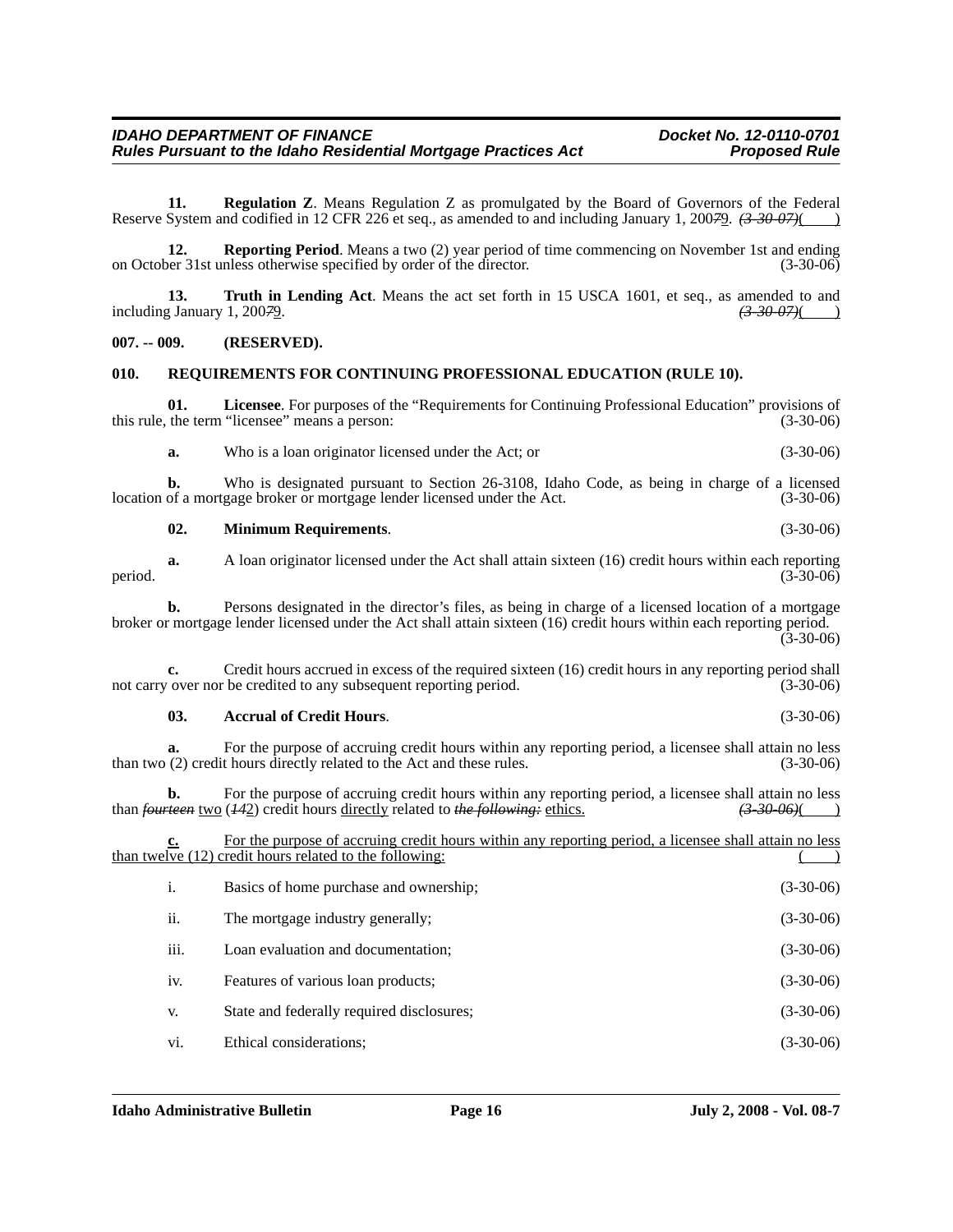|       | <b>IDAHO DEPARTMENT OF FINANCE</b><br><b>Rules Pursuant to the Idaho Residential Mortgage Practices Act</b> | Docket No. 12-0110-0701<br><b>Proposed Rule</b> |
|-------|-------------------------------------------------------------------------------------------------------------|-------------------------------------------------|
| vii.  | The Idaho Credit Code;                                                                                      | $(3-30-06)$                                     |
| viii. | The Idaho Mortgage Company Act;                                                                             | $(3-30-06)$                                     |
| ix.   | The Idaho Escrow Act;                                                                                       | $(3-30-06)$                                     |
| X.    | <i>The Uniform Commercial Credit Code</i> The Idaho Residential Mortgage Practices Act;                     | <u>(3–30–06)(</u>                               |
| xi.   | Law related to mortgages, deeds of trust, liens, and pledges;                                               | $(3-30-06)$                                     |
| xii.  | Real estate and appraisal law;                                                                              | $(3-30-06)$                                     |
| xiii. | Principal and agency law;                                                                                   | $(3-30-06)$                                     |
| xiv.  | Contract law;                                                                                               | $(3-30-06)$                                     |
| XV.   | The Real Estate Settlement Procedures Act; or                                                               | $(3-30-06)$                                     |
| xvi.  | Truth in Lending and the federal Consumer Credit Protection Act.                                            | $(3-30-06)$                                     |

**c.** Accredited instruction shall be of a minimum duration of one (1) credit hour and shall contribute to the goal of maintaining or increasing the knowledge, skill and competence of licensees. The principal focus of accredited instruction shall not be sales, marketing, commercial lending or commercial loan brokering, motivational, or skills pertaining to running a business. (3-30-06)

**d.** A participant who successfully completes a course of accredited instruction may not repeat that or credit hours with the same education provider within the same reporting period. (3-30-06) course for credit hours with the same education provider within the same reporting period.

**e.** A participant may accrue credit hours within ninety (90) days prior to initial submission of an application for a loan originator license under the Act. Such credit hours shall not accrue to the participant unless the initial license application is subsequently approved by the director and a license is issued. Credit hours shall not be granted to a participant under this provision unless the participant provides the director with a copy of the certificate of completion for such accredited instruction within sixty (60) days of initial licensure. (3-30-06)

**f.** Persons designated in the director's files as being in charge of a licensed location of a mortgage broker or mortgage lender licensed under the Act may accrue credit hours for accredited instruction attended within ninety (90) days prior to the date of approval by the director of such designation. (3-30-06)

**g.** Persons who, as of January 1, 2006, are designated in the director's files as being in charge of a licensed location of a mortgage broker or mortgage lender licensed under the Act may accrue credit hours for accredited instruction completed on or after October 1, 2005. (3-30-06)

## **04. Recordkeeping and Reporting of Accrued Credit Hours**. (3-30-06)

**a.** Every licensee shall maintain copies of certificates of completion for a period of no less than three (3) years following completion of the accredited instruction. (3-30-06)

**b.** The initial reporting period for a loan originator licensed under the Act shall commence on er 1st immediately succeeding his initial licensure. (3-30-06) November 1st immediately succeeding his initial licensure.

**c.** The initial reporting period for persons who are not loan originators, but who have been designated in the director's files as being in charge of a licensed location of a mortgage broker or mortgage lender licensed under the Act shall commence: (3-30-06)

i. On November 1, 2006, if the person has been so designated prior to November 1, 2006; or

(3-30-06)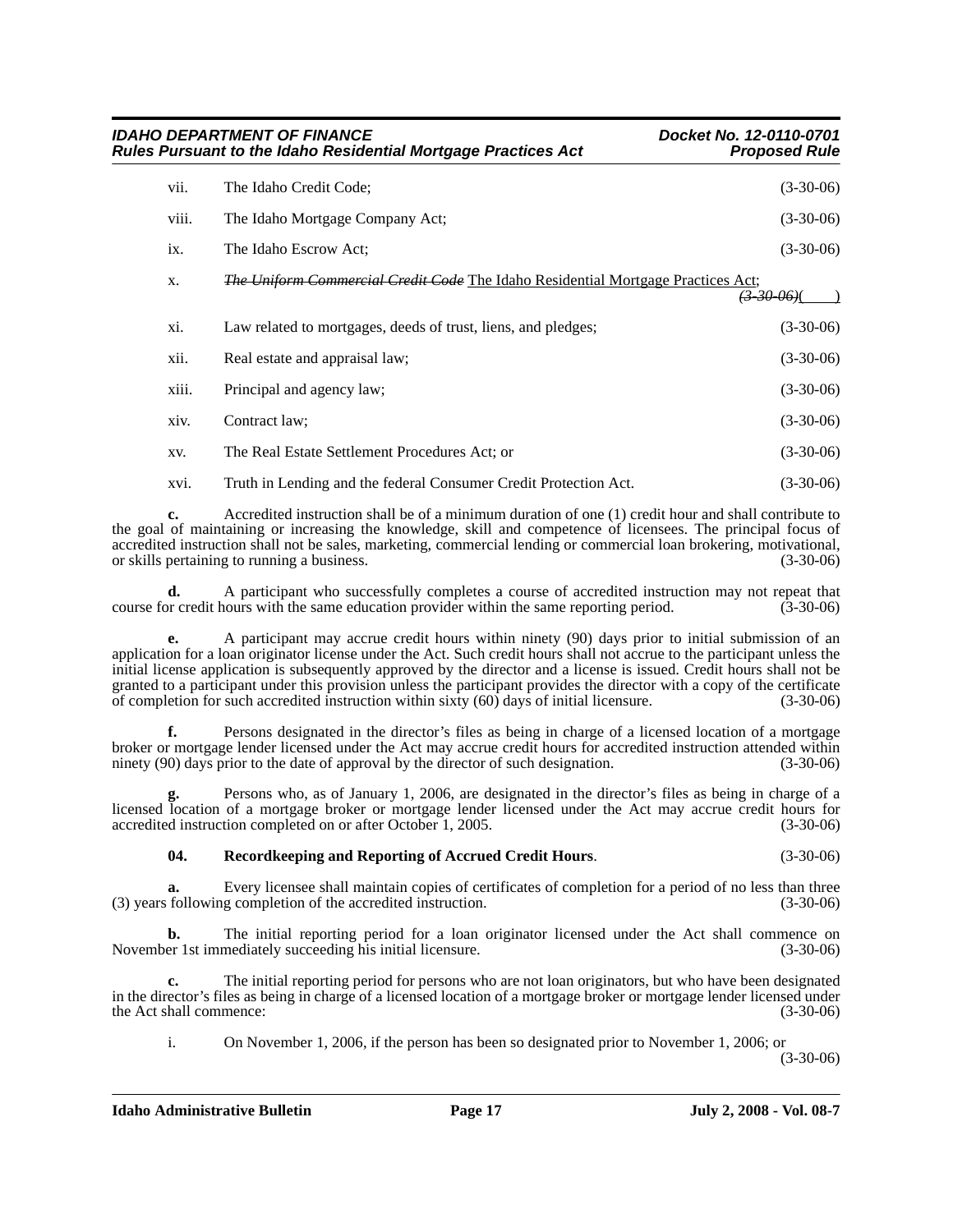ii. On November 1st immediately following the director's approval of the person's designation, if the person is so designated on or after November 1, 2006. (3-30-06)

**d.** Within thirty (30) days following the expiration of each reporting period a licensee shall deliver copies of certificates of completion to the director demonstrating the licensee's completion of the credit hours required under these rules. (3-30-06) required under these rules.

**e.** A licensee who fails to attain the credit hours required by these rules, or fails to maintain records as required in Section 010 of these rules, or fails to timely report compliance with the credit hour requirements of these rules shall be subject to license revocation or suspension as prescribed in Section 26-3109, Idaho Code. (3-30-06)

**f.** Upon revocation or suspension of a license issued under the Act for failure to complete or report credit hour requirements, no person shall obtain a new license or a reinstated license in the case of a license suspension, as a loan originator, mortgage broker or mortgage lender without first satisfying the credit hour requirements, which, having been previously incomplete or not reported, were the cause of the license revocation or suspension. (3-30-06)  $s$ uspension. (3-30-06)

## *(BREAK IN CONTINUITY OF SECTIONS)*

### **012. PRESUMPTIVE ACCREDITATION (RULE 12).**

**01. Instructional Courses Presumptively Accredited**. Instructional courses that cover subject matter set forth in Subsection 010.03 of these rules, that are provided by the following listed organizations, or by such other organizations as may be determined by the director, are presumptively accredited and no request for accreditation of an instructional course offered by these organizations is required, unless the director determines otherwise. (3-30-06)

| a. | The Idaho Department of Finance.                         | $(3-30-06)$ |
|----|----------------------------------------------------------|-------------|
| b. | The National Association of Mortgage Brokers.            | $(3-30-06)$ |
| c. | The Mortgage Bankers Association.                        | $(3-30-06)$ |
| d. | The National Association of Professional Mortgage Women. | $(3-30-06)$ |
| e. | The Idaho Housing and Finance Association.               | $(3-30-06)$ |
| f. | Federal National Mortgage Association.                   | $(3-30-06)$ |
| g. | Federal Home Loan Mortgage Corporation.                  | $(3-30-06)$ |
| h. | The American Bankers Association.                        | $(3-30-06)$ |
|    |                                                          |             |

**i.** Regulatory agencies of any state or of the United States that have regulatory authority over mortgage related activity. (3-30-06)

**j.** Institutions of higher education accredited by the Idaho State Board of Education or by similar accrediting agencies of any other state. (3-30-06)

| k. | The Conference of State Bank Supervisors. | $(3-30-06)$ |
|----|-------------------------------------------|-------------|
|----|-------------------------------------------|-------------|

- **l.** The American Association of Residential Mortgage Regulators. (3-30-06)
- **02. Acceptance of Credit Hours for Presumptively Accredited Instruction**. Credit hours for